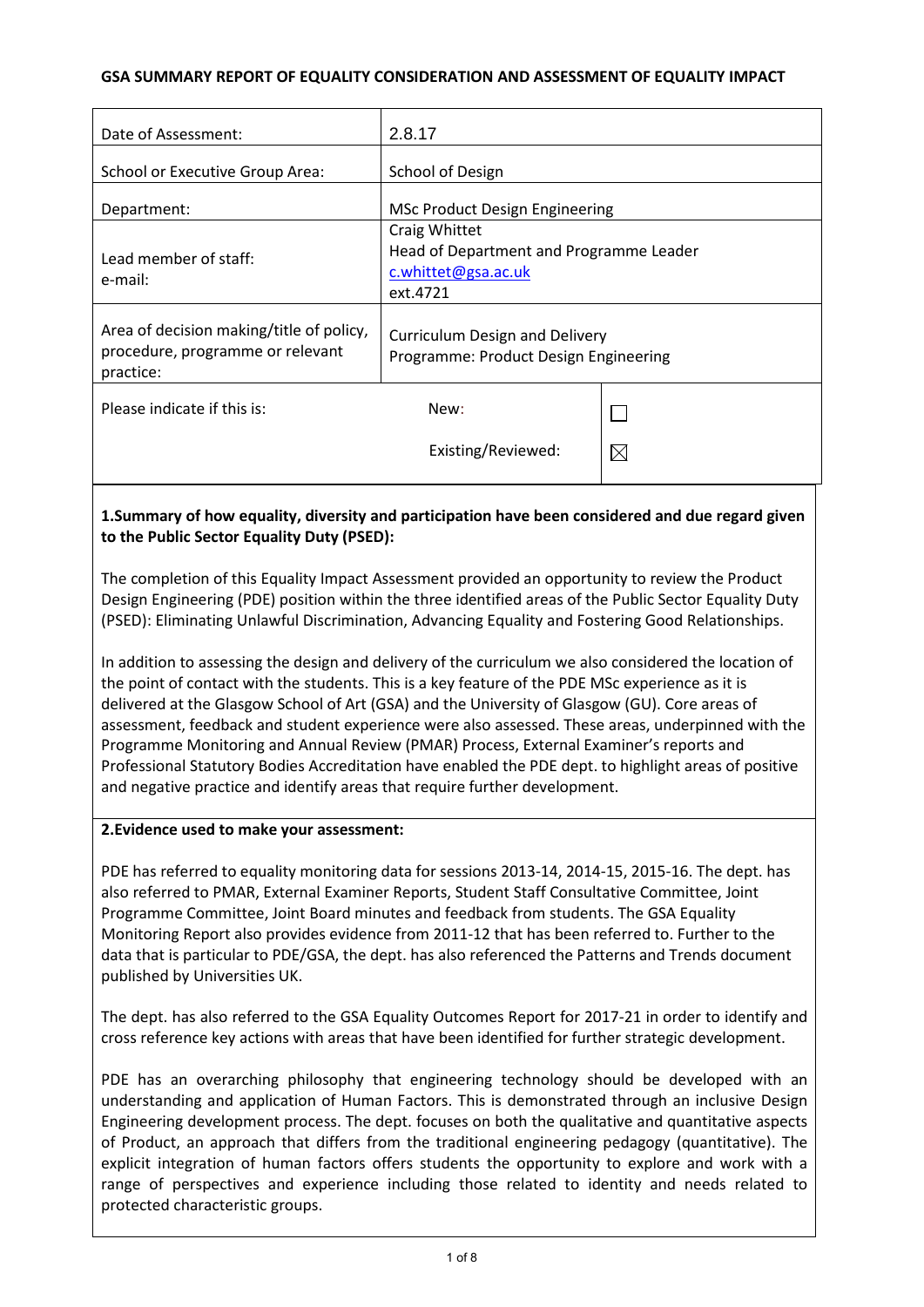The PDE MSc cohort is relatively small (16 students in 2015/16) in comparison to other SoD PGT programmes however the data indicates that the cohort is diverse with 62% of the students identifying as BAME and 25% white, 11% chose not to say.

Religion and belief data for the cohorts 2014-15 and 2015-16 indicates that in both years no religion was the most common response and in 2015/16 the number of students preferring not to say more than doubled to 5. However a diverse range of religion and belief is represented including people of the Jewish, Christian and Muslim faiths.

In terms of gender, the gender profile of the programme has improved over the last three years with female: male ratios moving from 25% : 75% in 2013-14 to 50% : 50% in 2015-6.

No PDE MSc students have disclosed a disability.

The data provided through the PMAR equality statistic indicates that all students that have disclosed their sexual orientation identify as heterosexual with 45% of the cohort in 2015/16 preferring not to disclose their sexual orientation.

The PGT programme age range at intake is on average in the 22-24 age bracket.

The PDE teaching team consists of  $2 \times 1.0$  FTE,  $2 \times 0.6$  FTE and  $2 \times 0.4$  FTE and all identify as White, White Scottish. The gender split of the team is 5 male, 1 female. However, PDE employ female PT/VL staff throughout the year and in recent years, we have seen an increase in female lecturing staff at the University of Glasgow. The dept. has a number of staff with young children and the dept. fully supports flexibility for students and staff with respect to child care and work/study commitments. Future recruitment of FTE staff will take into account this gender split and lack of diversity as it does not reflect the student cohort.

Student feedback and involvement is an important element of the PDE educational experience. SSCC minutes and studio experience feedback has been taken into account. This has highlighted that programme information is spread across too many sources and the dept. will be responding to this with the aim of ensuring that all students have access to the information they need to support their learning and involvement regardless of protected characteristic.

*The evidence that has been reviewed and analysed for the EIA and how the dept. is looking to respond is explained in positive and negative framework in section 3.*

# **3.Outline any positive or negative impacts you have identified:**

PDE looks to continually improve and enhance the delivery of the programme and the experience that it offers. The areas identified below have been influenced by the evidence used to make the assessment and demonstrate areas of positive and negative practice and aspects of the programme that we aim to develop in advancement of equal opportunities and fostering good relations.

# *Positive Aspects/impact*

# **Cohort**

# **Fostering Good Relationships and Advancing Equality**

As indicated above, in the three year period 2013- 2016 the gender balance within the MSc cohort has improved to more closely reflect the gender balance in the undergraduate programme.

2013-14 Female 25% Male 75% 2014-15 Female 36% Male 64% 2015-16 Female 50% Male 50%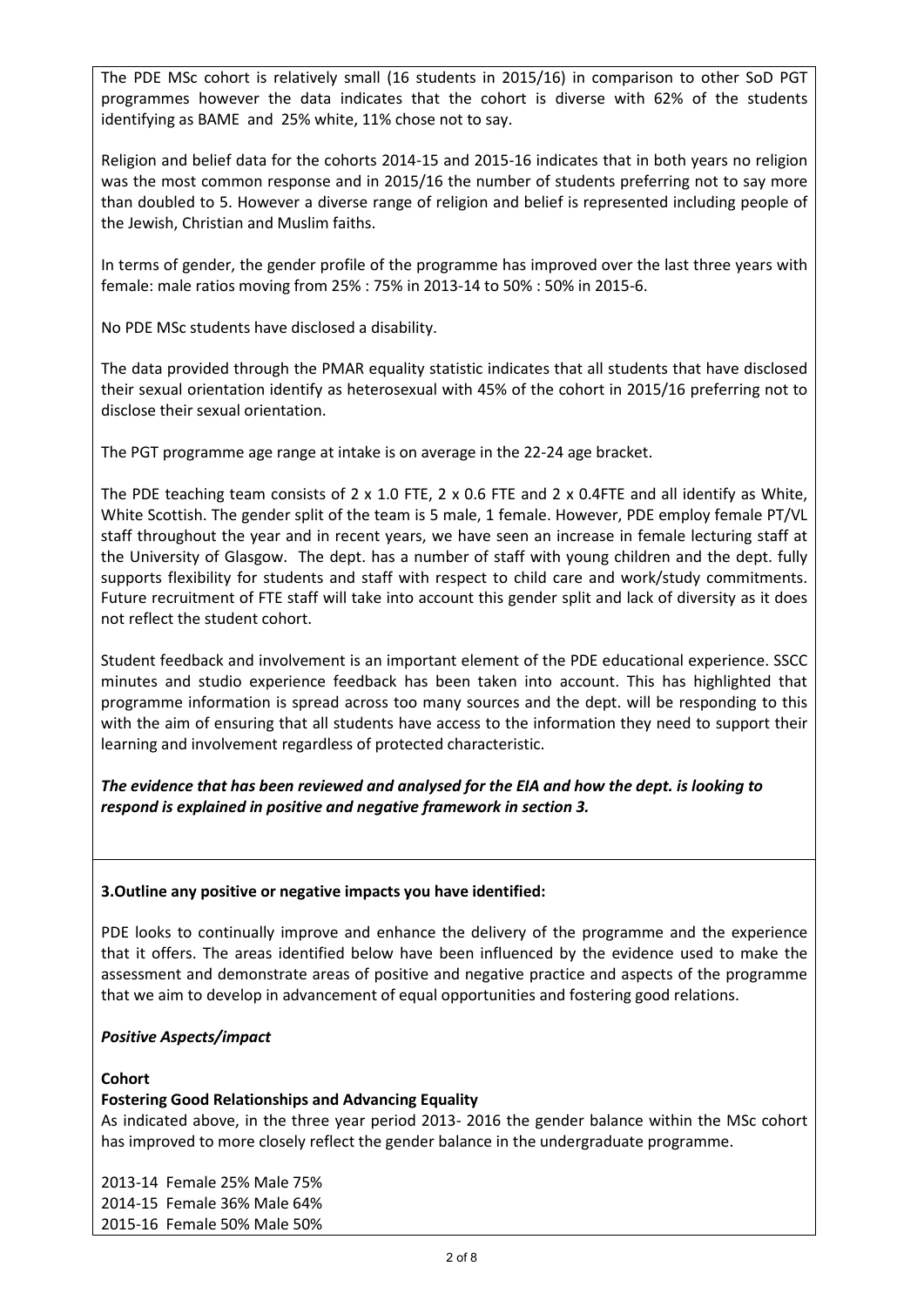The dept. aims to maintain this gender balance and build on and further develop the initiatives underway at undergraduate level at postgraduate level. These initiatives will draw on the overarching philosophy that engineering technology should be developed with an understanding and application of Human Factors can be further developed and refined in relation to gendered and contextually based practice and taking account of other protected characteristic groups. This will ensure that good relations are fostered between male and female students and that equality is advanced for all protected characteristic groups.

### **Admissions**

#### **Fostering Good Relationships, Advancing Equality**

The PDE MSc differs to the UG programme with the largest percentage of applicants being International. In order to support this cohort the dept. has implemented an informal meeting with all PGT students in Glasgow the week prior to the commencement of study. The event is well attended and students are appreciative of the opportunity to meet their peer group and staff. In addition all new students are invited to the Masters Degree Show. This is an opportunity for all new students to meet with the existing PGT cohort to discuss the programme, life in Glasgow and engage with the diverse range of work undertaken.

#### **Curriculum**

### **Advancing Equality**

The development and delivery of the PDE curriculum draws on the programme pedagogic philosophy of the understanding and application of Human Factors in product design. The development of curricula which reflects this philosophy provides on-going opportunities to reflect difference in cultural and identity based perspectives throughout the programme to foster good relations between students of different backgrounds, enabling them to learn from each other and thus enhance their practice as designers. For example, briefing documents are supported by examples of work from previous years of study and include design process journals, technical reports and examples of physical prototyping. This approach also has the potential to advance equality for all protected characteristic groups by demonstrating that diverse perspectives are valid and valuable in the process of innovative design and development.

In addition, the dept. undertakes to advance equality in the following ways:

- The dept. anticipates any particular issues for cross campus activity that requires travel between facilities for project activity. Timetables are made available in advance and access arrangements are fully discussed prior to project briefing. This understanding and approach is of benefit to all students, but in particular those with disabilities, religion related or childcare commitments.
- PDE uses a diverse range of assessment methods which enable students to demonstrate learning in a range of ways and reasonable adjustments are put in place where these are required.
- The Learning Outcome themes of Product, Process and Presentation are designed to focus not only on developing skills and knowledge required for PDE and Professional Statutory Body (Accreditation) requirements, but also to highlight key transferable skills that will be of value across a range of disciplines and life experiences. ILOs are achievable through the application of a variety of methods which anticipate the needs of students, for example disabled students.
- MSc project briefs are designed to promote flexibility in learning and associated activities. This is of particular importance for students, for example that are unable to attend studio due to disability related needs, illness, religious observance or childcare commitments.
- PDE students benefit from learning support at both GSA and GU and all students complete inductions at workshops and libraries at both institutions. The specific nature of workshops can be adapted to individual requirements, for example we can provide more time for students with dyslexia when working through CAD/IT sessions or for students who for a range of reasons are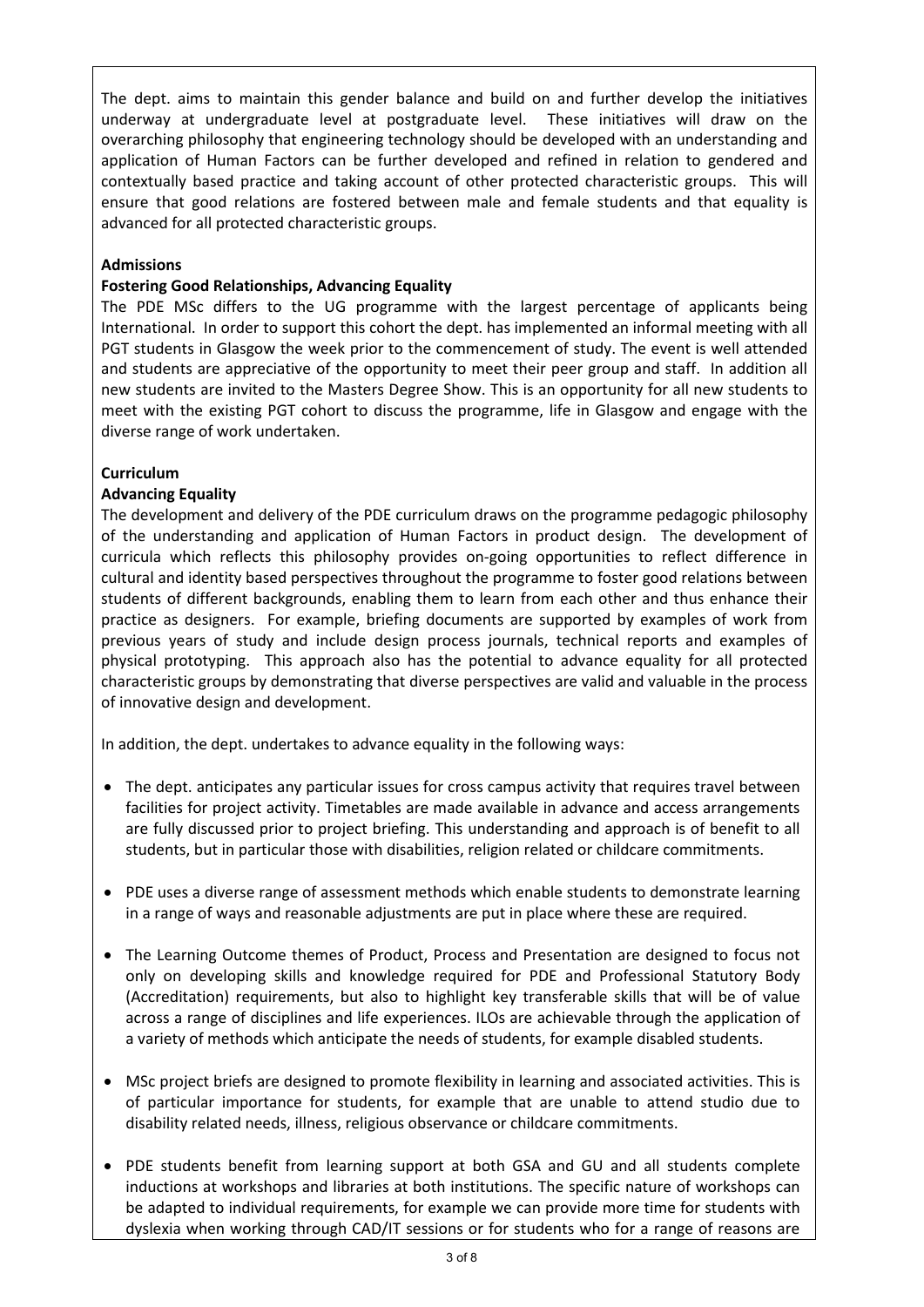unable to attend.

- PDE utilises the Virtual Learning Environment, this is used as a database of resources that augments the studio brief; general resources that are of value to studying PDE, Project Submission and Assessment. The use of the VLE is an example of how we Advance Equality through access to information, legible content and a variety of technologies and interfaces that can be used to access the VLE out with studio hours. This is of value to students who are unable to attend studio for a variety of reason.
- The programme is organised so that delivery of support at all levels is undertaken to ensure that students access support which is appropriate to them and meets their individual needs, taking account of protected characteristic, for example regular timetabled tutorials are scheduled as part of the PDE studio experience enabling students to discuss projects, work with and respond to formative feedback. This arrangement enables students to discuss projects and liaise regularly with staff.

### **Fostering Good Relationships**

The programme encourages students to work together and share resources in order to foster good relations. The PDE MSc students have a dedicated studio space which provides a platform for collaboration and sharing and is a resource that can be adapted to meet individual requirements and learning styles. Students are encouraged to make full use of the studio and the opportunities for peer learning and exchange presented by project discussion, seminars and review from the range of perspectives available from both staff and peers.

In addition students are encouraged to explore a variety of responses to briefs and projects. This prepares students for stage 3 projects, and assists them, as they develop their application of the design engineering process, to identify the particular focus and skill set that students wish to pursue and develop.

#### **Fostering Good Relationships and Advancing Equality**

Programme level support at GSA is provided through the Lecturer responsible for that year of study. However, if a student is more comfortable discussing a particular issue with another member of staff, for example because of gender, race or ethnicity, this is arranged as soon as possible.

#### **Assessment and Feedback**

#### **Fostering Good Relationships and Advancing Equality**

In order to ensure that students, regardless of protected characteristic, are able to respond successfully to briefs, feedback is set against the ILO and is used to demonstrate that there are a range of ways to respond to a brief/project, drawing on difference and Human Factors.

Time is scheduled during stage 2 for students to discuss and develop project proposals for their selfdirected stage 3 project. This enables the dept. to take an anticipatory approach to the provision of support at GSA and GU and helps the student negotiate with staff the technical and design content of projects and what is feasible in the given time. This anticipatory process supports the advancing of equality for protected characteristic groups, for example disabled students, those with religious or childcare commitments.

The award of Masters is based on the three stages of the PGT experience. This is an arrangement that is in place within the School of Engineering. This encourages students to make the most of their learning experience and not to focus solely on the stage 3/final project. The cumulative grade includes subjects at both GSA and GU. Therefore, the dept. has to ensure that reviews and feedback are scheduled throughout the academic session to support the students. Good communication is central to advancing equality and therefore students are provided with a full overview and briefing at the outset of the academic session to ensure that they understand the Rules and Regulations associated with the PGT programme. Regular feedback sessions provide the dept. and students with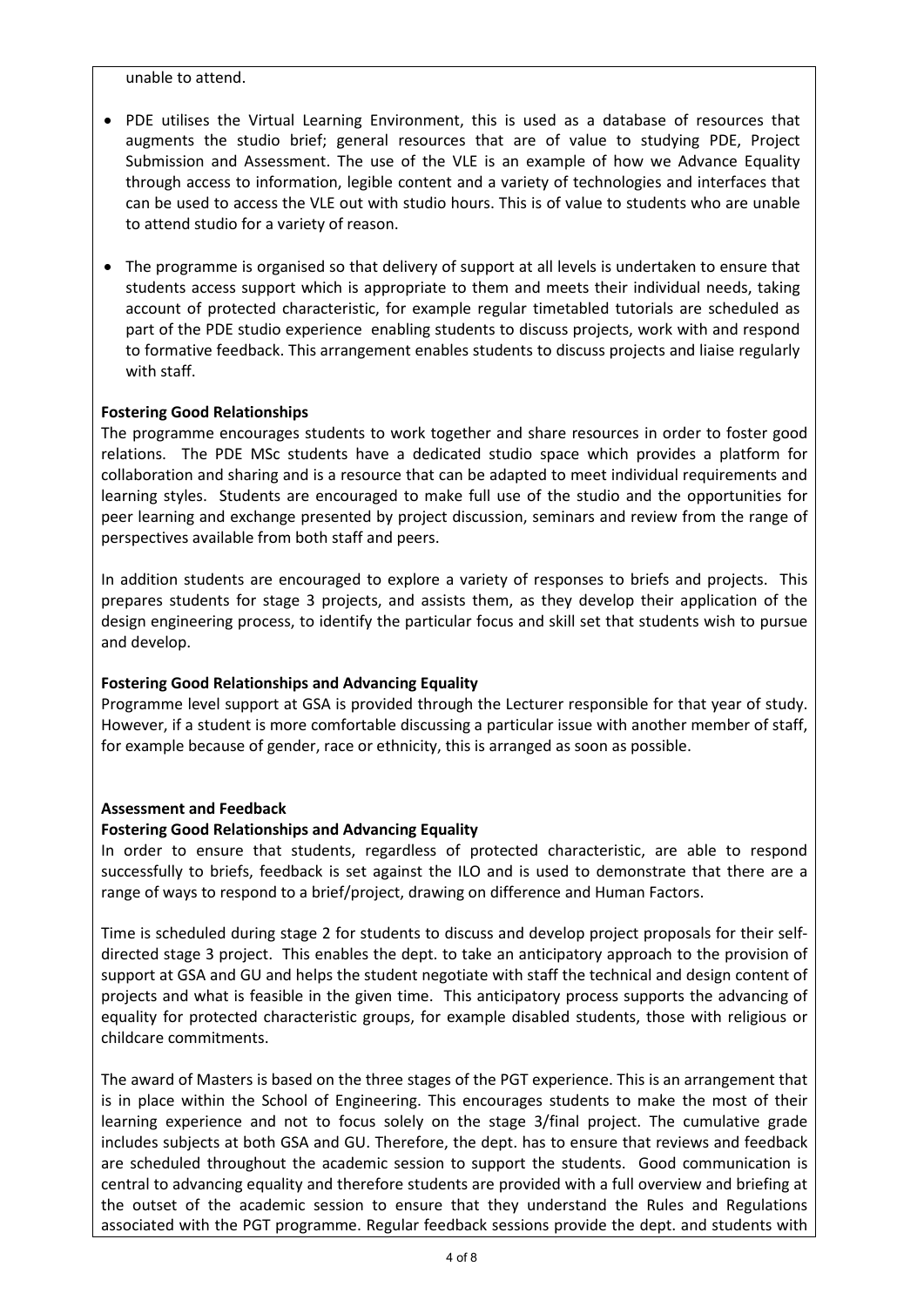opportunities to anticipate any issues that may have a negative impact upon equality. For example, timetabling tutorials and feedback that may clash with Religious Festivals.

### **Student Engagement**

### **Fostering Good Relationships and Advancing Equality**

Feedback from the student cohort is collected through informal and formal means. The informal channels are: project and studio discussions with tutors and HoD/PL. Formal means are: SSCC, Joint Board, PTES, External Examiner consultation.

PDE students at GSA are represented by their PGT student rep at least two SSCCs per year (GU also hosts SSCC that PDE students attend). The SSCC is a key forum to gain feedback. The HoD/PL requests that all year points/issues are issued in advance of the meeting. This enables an overview of areas that are generic to the overall student body and specific to the year cohort. Some issues can be dealt with in advance of the SSCC and therefore enabling the SSCC to be used for discussing items that require further investigation and time to resolve. The SSCC is an opportunity which could be used to engage with students more explicitly in exploring their identity based experience within the programme, what works for them and what may need attention.

The UG and PGT students attend the same SSCC and we ensure that all reps are offered training. The combined UG and PGT presence enables the PGT students to engage with and contribute to the wider PDE Community.

Two PGT reps attend the PDE Joint Board to highlight positive and negative aspects of the programme to senior staff, both from GSA and GU. The Joint Board also provides a platform for the senior rep to discuss SSCC issues and how these have been resolved at a dept. level. The PDE Joint Programme Committee (JPC) reports to the Joint Board and it is established practice for student comments and feedback to be discussed at the JPC. Student representation at the PPC will be invited in session 2017-18 with the aim of ensuring that the student feedback is fully considered during curriculum planning and developments with the aim of also Advancing Equality at all levels and locations of PDE UG and PGT study.

Student feedback informs the PDE teams end of year reflection event which looks at cohort level and effectiveness of projects/skills workshops, operational, programme level support, logistical matters etc. and patterns of feedback and experience across the programme. The PDE team takes the outcome of these meetings and develops a plan to enhance the studio experience and activity plan for the following session. These meetings influence the plan for the following year and enable the team to consider, discuss and debate the direction and focus of PDE. The HoD will also use these meetings to discuss the importance of mainstreaming equality and Equality Impact Assessment in all aspects of curriculum development and delivery.

Student responses to PTES are aligned at Institutional Level, however where possible free comments specific to PDE MSc are extracted and used. Specific feedback tools, including feedback on identity based experience or need, are an area that the department will consider as a means of generating information about the student experience that is of value for developing the courses and programme.

In addition MSc students meet with the External Examiner at two points during the year. The feedback is anonymous and presented to the HoD and MSc Co-ordinator. This arrangement has proven valuable, especially at stage 2 where we can respond with the aim of improving the experience for the students as they progress to stage 3.

#### *Development opportunities*

#### **Admissions**

#### **Fostering Good Relations and Advancing Equality**

In order to advance equality and draw on the diverse perspectives of all applicants, in session 2016/17 the interview process was made more 'discussion' focused to enable the student more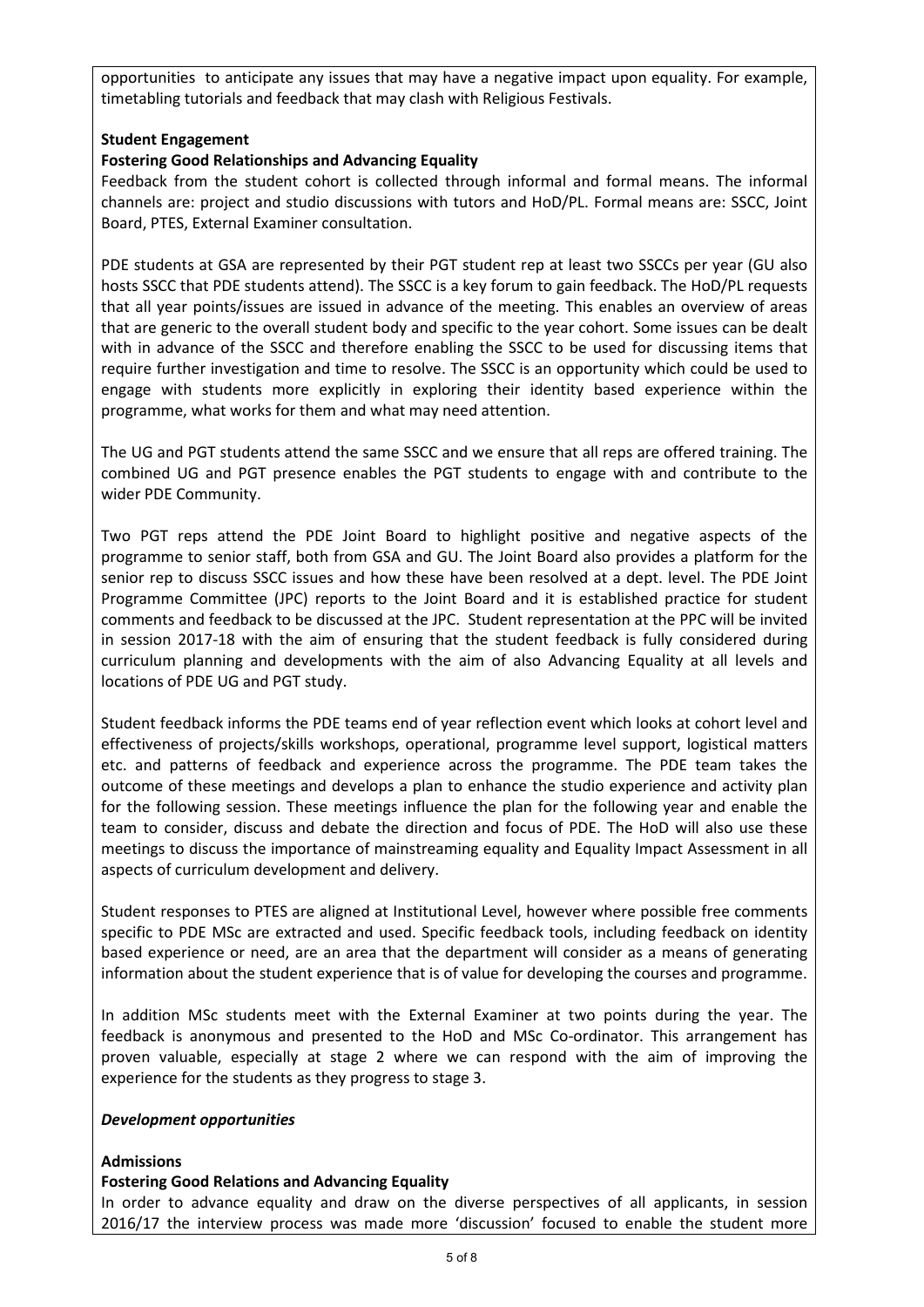opportunity to explore the opportunities presented by the programme from their perspective; placing the interview as part of the pre-arrival experience.

A variety of times are offered for students to attend interviews, either in person or skype. We are also flexible with applicant's requests for alternative dates. In order to anticipate these requests, the dept. will look closely at religious festivals and cultural event dates and plan accordingly.

#### **Curriculum**

### **Fostering Good Relationships and Advancing Equality**

The production of a pre-arrival guide for students that provides an outline of the timetable and sources of information that will be of value in preparing for their studies will also offer the opportunity to ensure that applicants appreciate the two distinct learning cultures of GSA and GU and the variety of learning methods that are essential components of the PDE experience.

#### **Student Engagement**

### **Fostering Good Relationships and Advancing Equality**

While PDE has a wide range of opportunities to gauge feedback and experiences at both GSA and GU it is the intention of the PDE dept. to introduce the GSA QEQ in session 2017-18. This has been discussed with staff and there is strong support to engage with this process. This will enable the dept. to build upon existing methods, but to also work more closely with the SoD and GSA in developing inclusive studio based pedagogies and curriculum delivery which provides opportunities to advance equality and foster good relations for all protected characteristic groups.

| 4. Actions you have taken or planned as a result of your findings: |  |  |
|--------------------------------------------------------------------|--|--|
|--------------------------------------------------------------------|--|--|

| <b>Action</b>                                                                                                                                                                                                                     | <b>Equality Impact</b>                                                                                                                                             | Person responsible        | <b>Time frame</b>                     |
|-----------------------------------------------------------------------------------------------------------------------------------------------------------------------------------------------------------------------------------|--------------------------------------------------------------------------------------------------------------------------------------------------------------------|---------------------------|---------------------------------------|
|                                                                                                                                                                                                                                   |                                                                                                                                                                    |                           |                                       |
| Design and implement student<br>feedback methods that enable<br>students to explicitly comment on<br>identity based experience within the<br>programme and introduce cross GSA<br>quality enhancement questionnaire.              | Improve qualitative<br>data on equality<br>impact of the<br>programme to inform<br>enhancement                                                                     | HoD, PDE Staff            | 2017-18 Session                       |
| Work in partnership with GU to<br>examine the success of initiatives to<br>address the programme's gender<br>balance and understand recruitment<br>issues for other protected<br>characteristic groups, eg Home BAME<br>students. | Advance equality and<br>foster good relations<br>for<br>all protected<br>characteristic groups.                                                                    |                           |                                       |
| Develop a pre-arrival pack that assists<br>students when preparing for their<br>studies.                                                                                                                                          | Advance equality by<br>anticipating needs of<br>students from varied<br>educational<br>backgrounds and<br>experience regardless<br>of protected<br>characteristic. | HoD, PDE Staff,<br>GSA/GU | 2017-18 Session                       |
| Review programme induction,<br>handbook and delivery to support<br>student awareness of the different<br>learning and assessment methods and<br>cultures within the programme.                                                    | Advance equality by<br>anticipating needs of<br>students from varied<br>educational<br>backgrounds and<br>experience regardless<br>of protected<br>characteristic. | HoD, PDE Staff            | For implementation<br>2018-19 session |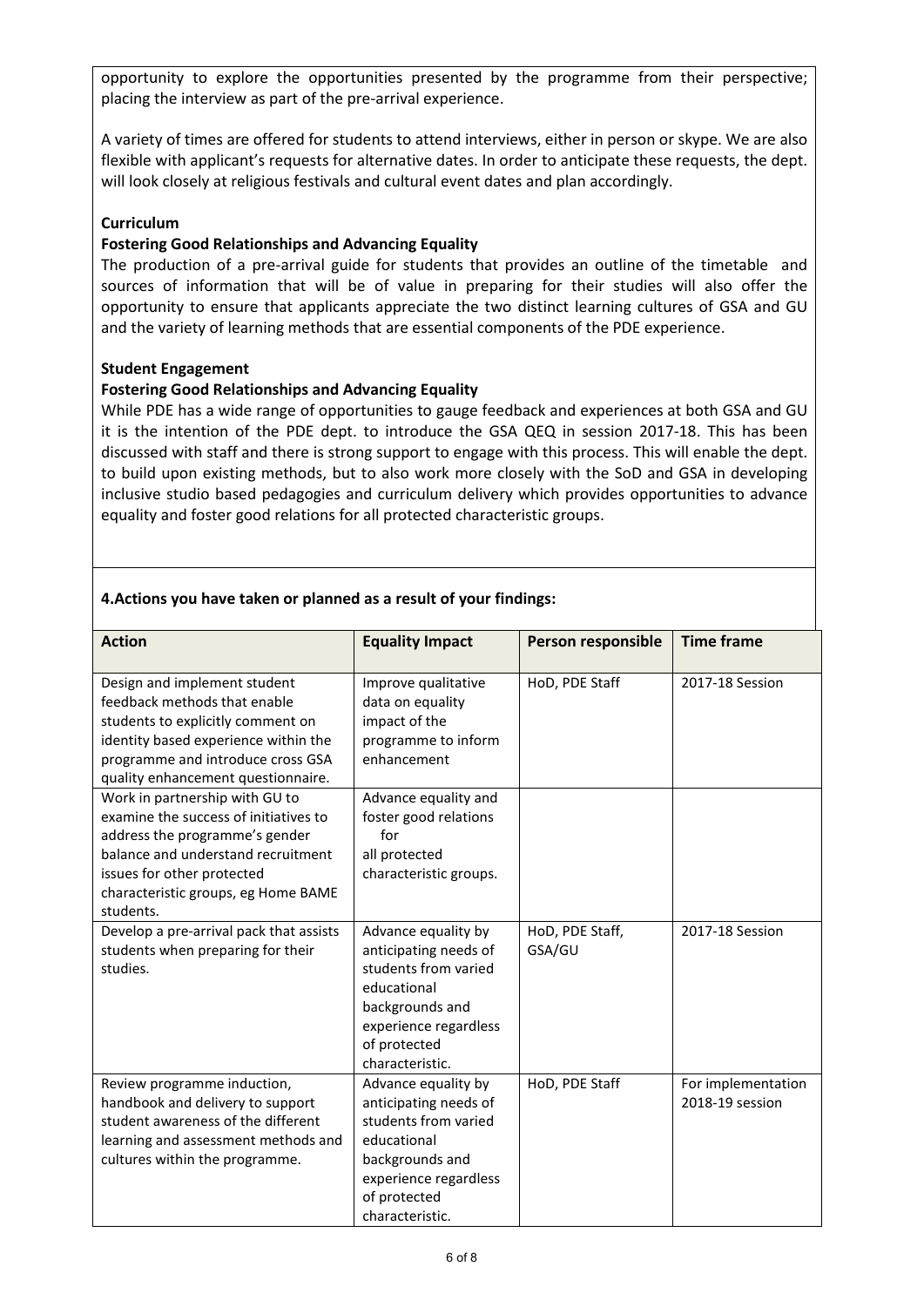| Ensure that all staff associated with | Fliminate              | HoD                | 2017-18 with        |
|---------------------------------------|------------------------|--------------------|---------------------|
| the design and delivery of the        | discrimination,        |                    | ongoing             |
| programme engage with EIA as an       | advance equality and   |                    | engagement          |
| iterative enhancement process.        | foster good relations. |                    |                     |
| Deliver curriculum review, through    | Advance equality and   | HofD PDE staff     | 2017-18 with        |
| EIA, and on-going development which   | foster good relations  |                    | progress report and |
| draws on the pedagogic philosophy of  | for                    |                    | ongoing plan to     |
| the 'Human Factor' in order to ensure | all protected          |                    | <b>PMAR 2018.</b>   |
| that it reflects the multiple         | characteristic groups. |                    |                     |
| perspectives of PDE students and the  |                        |                    |                     |
| relevance of PDE in a global context. |                        |                    |                     |
| Work with recruitment and             | Advancing equality for | HoD, PDE staff     | Ongoing with annual |
| admissions in order to develop        | People from BAME       |                    | reporting           |
| strategies for the recruitment of UK  | groups                 |                    |                     |
| domiciled students from BAME          |                        |                    |                     |
| groups.                               |                        |                    |                     |
| Develop strategies to ensure that the | Advancing equality for | HoD, MaRIO, GSA/GU | Ongoing with annual |
| under representation of female and    | women and people       |                    | reporting           |
| BAME staff is addressed (links to     | from BAME groups       |                    |                     |
| action at PDE BEng/MEng and Athena    |                        |                    |                     |
| Swan)                                 |                        |                    |                     |

### **5. Where/when will progress and the outcomes of your actions be reported and reviewed:**

Actions will be included in the programme level annual enhancement plan. Development and progress will be reviewed and discussed through Joint Boards, Staff Meetings and student feedback/engagement. Progress will be reported annually through PMAR.

### **6. How will your actions and intended outcomes contribute to the delivery of GSA's equality outcomes:**

Actions will contribute to:

- Equality Outcome 1 2017-21 by building on the positive impact of the PDE Human Factors approach and the potential for sharing perspectives and developing understanding within the pedagogies of studio.
- Equality Outcome 2 2017-21 through staff/team development in inclusive curriculum design and delivery and the systematic anticipation of diverse need in the learning environment.
- Equality Outcome 3 2017-21 by developing and implementing strategies to address the under representation of UK domiciled BAME students.
- Equality Outcome 5 2017-21 by developing strategies to address the under representation of women and people from BAME groups in the staff team.

#### **The outcome of your assessment:**

| No action (no potential for negative or positive impact) |  |
|----------------------------------------------------------|--|
| Action to remove barriers/mitigate negative impact       |  |
| Action to promote positive impact                        |  |